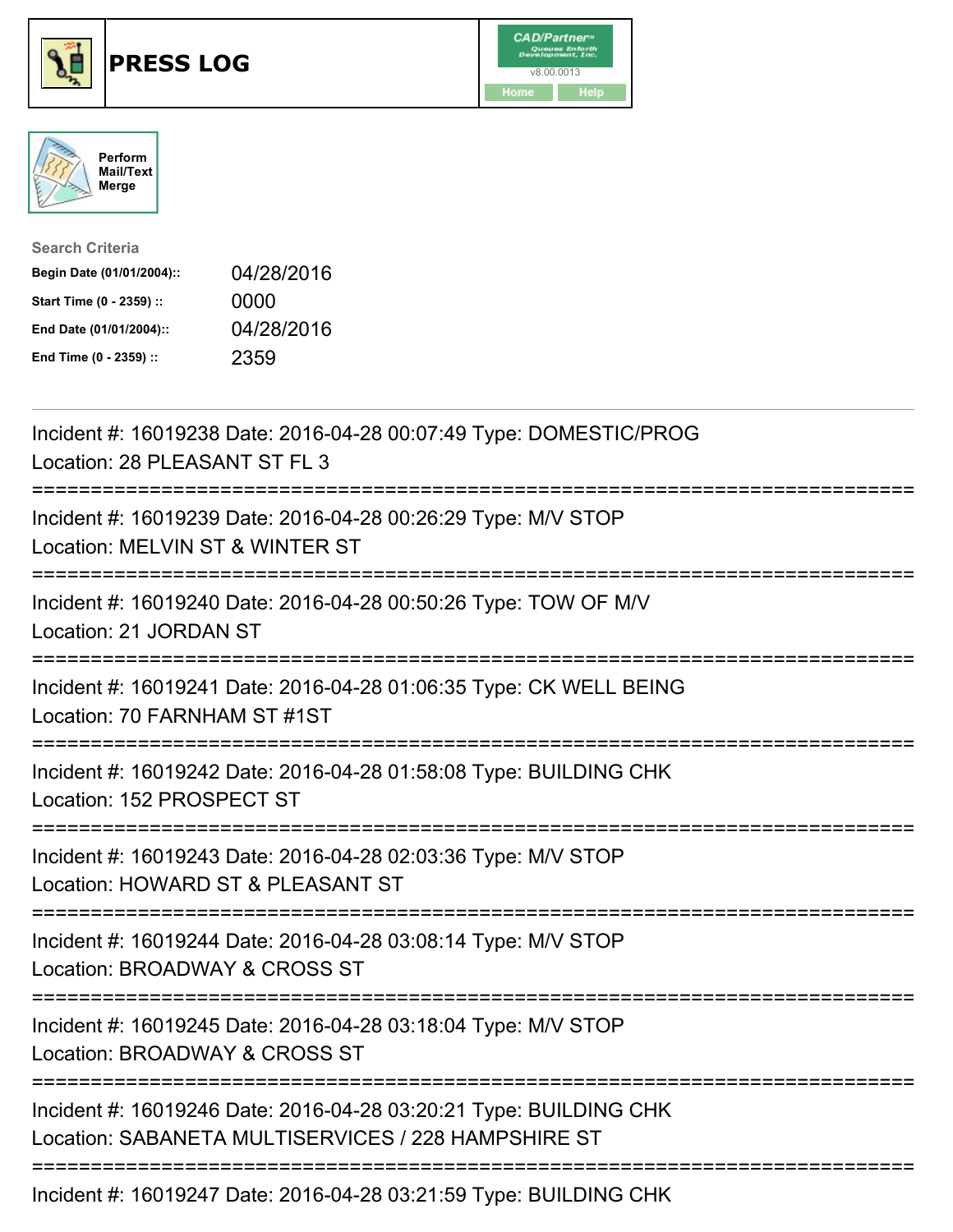| Location: 311 E HAVERHILL ST                                                                                                                         |
|------------------------------------------------------------------------------------------------------------------------------------------------------|
| Incident #: 16019248 Date: 2016-04-28 03:23:44 Type: BUILDING CHK<br>Location: 285 E HAVERHILL ST<br>==================================              |
| Incident #: 16019249 Date: 2016-04-28 03:24:25 Type: BUILDING CHK<br>Location: SAM'S FOOD STORE / 389 BROADWAY<br>================================== |
| Incident #: 16019250 Date: 2016-04-28 03:29:05 Type: BUILDING CHK<br>Location: 180 COMMON ST<br>=================================                    |
| Incident #: 16019251 Date: 2016-04-28 03:30:36 Type: BUILDING CHK<br>Location: 30 S BROADWAY                                                         |
| Incident #: 16019252 Date: 2016-04-28 03:45:17 Type: M/V STOP<br>Location: 1 BEACON AV                                                               |
| Incident #: 16019253 Date: 2016-04-28 03:47:16 Type: BUILDING CHK<br>Location: 182 PROSPECT ST                                                       |
| Incident #: 16019255 Date: 2016-04-28 03:47:26 Type: LOST PROPERTY<br>Location: 67 NEWTON ST #2                                                      |
| Incident #: 16019254 Date: 2016-04-28 03:47:50 Type: BUILDING CHK<br>Location: 275 BROADWAY                                                          |
| Incident #: 16019256 Date: 2016-04-28 03:52:13 Type: M/V STOP<br>Location: BROADWAY & HAVERHILL ST                                                   |
| Incident #: 16019257 Date: 2016-04-28 04:02:41 Type: M/V STOP<br>Location: BROADWAY & HAVERHILL ST                                                   |
| Incident #: 16019258 Date: 2016-04-28 04:22:49 Type: M/V STOP<br>Location: GENERAL ST & UNION ST                                                     |
| --------------------------<br>Incident #: 16019259 Date: 2016-04-28 04:32:00 Type: DISTURBANCE<br>Location: 535 LOWELL ST                            |
| Incident #: 16019260 Date: 2016-04-28 04:35:31 Type: ALARMS<br>Location: 300 CANAL ST                                                                |
| Incident #: 16019261 Date: 2016-04-28 04:37:33 Type: BUILDING CHK                                                                                    |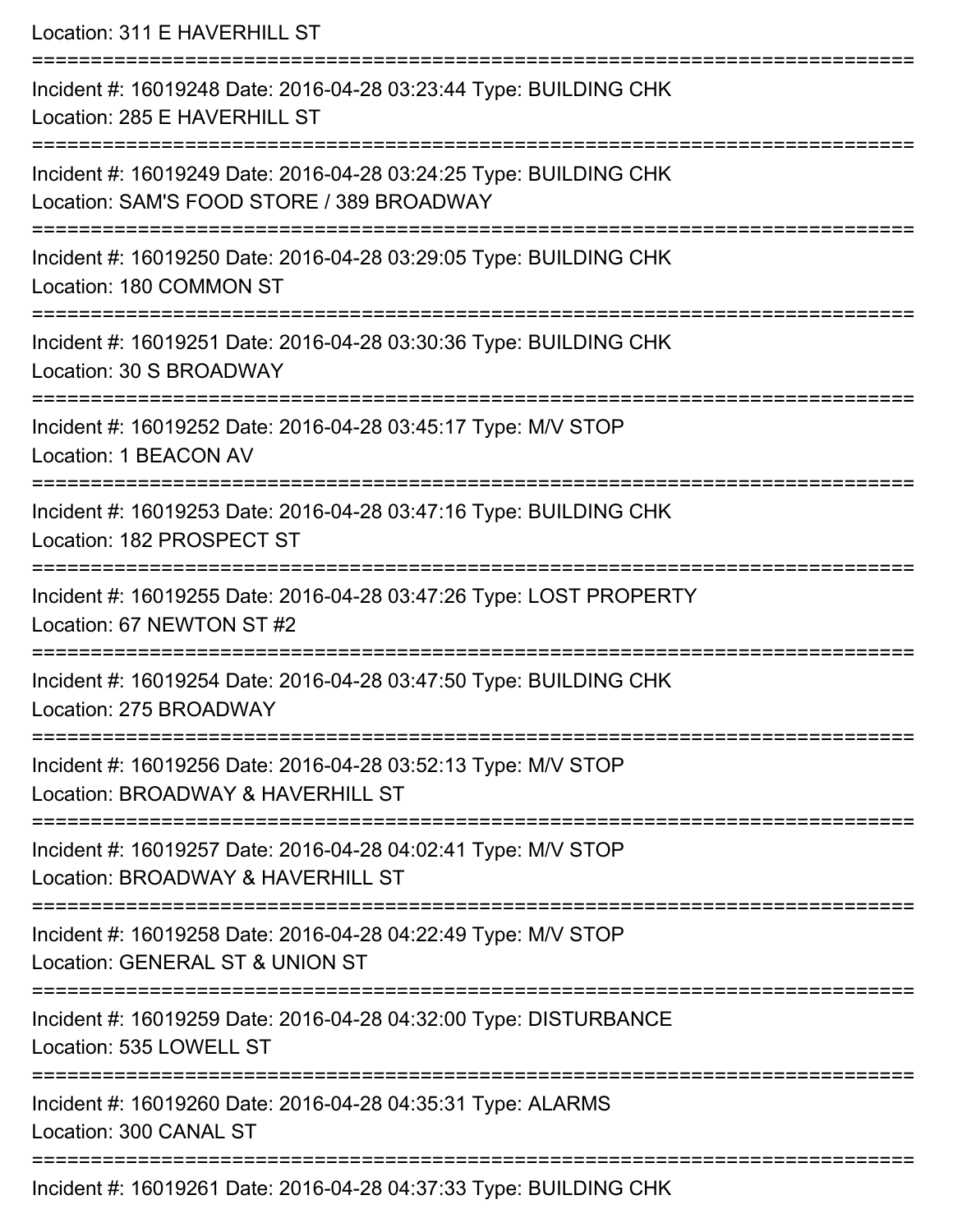| Incident #: 16019262 Date: 2016-04-28 04:47:24 Type: BUILDING CHK<br>Location: 99 AMES ST                    |
|--------------------------------------------------------------------------------------------------------------|
| Incident #: 16019263 Date: 2016-04-28 04:48:31 Type: M/V STOP<br>Location: 224 WINTHROP AV                   |
| Incident #: 16019264 Date: 2016-04-28 04:50:17 Type: BUILDING CHK<br><b>Location: LOWELL ST</b>              |
| Incident #: 16019265 Date: 2016-04-28 05:03:30 Type: FIGHT<br>Location: 58 SAUNDERS ST                       |
| Incident #: 16019266 Date: 2016-04-28 05:26:26 Type: ALARMS<br>Location: ELKS LODGE / 652 ANDOVER ST         |
| Incident #: 16019267 Date: 2016-04-28 05:48:16 Type: DISTURBANCE<br>Location: 142 HOWARD ST FL 3             |
| Incident #: 16019268 Date: 2016-04-28 06:10:31 Type: M/V STOP<br>Location: SHOWCASE CINEMA / 6 CHICKERING ST |
| Incident #: 16019269 Date: 2016-04-28 06:25:01 Type: M/V STOP<br>Location: HAVERHILL ST & UNION ST           |
| Incident #: 16019270 Date: 2016-04-28 06:30:21 Type: M/V STOP<br>Location: CHICKERING ST & WINTHROP AV       |
| Incident #: 16019271 Date: 2016-04-28 06:37:50 Type: CK WELL BEING<br>Location: 41 COOLIDGE ST               |
| Incident #: 16019272 Date: 2016-04-28 06:56:57 Type: UNKNOWN PROB<br>Location: 142 HOWARD ST                 |
| Incident #: 16019273 Date: 2016-04-28 07:25:42 Type: M/V STOP<br>Location: 42 JACKSON ST                     |
| Incident #: 16019274 Date: 2016-04-28 07:43:14 Type: THREATS<br>Location: MCDONALDS / 50 BROADWAY            |
| Incident #: 16019275 Date: 2016-04-28 08:15:33 Type: CLOSE STREET                                            |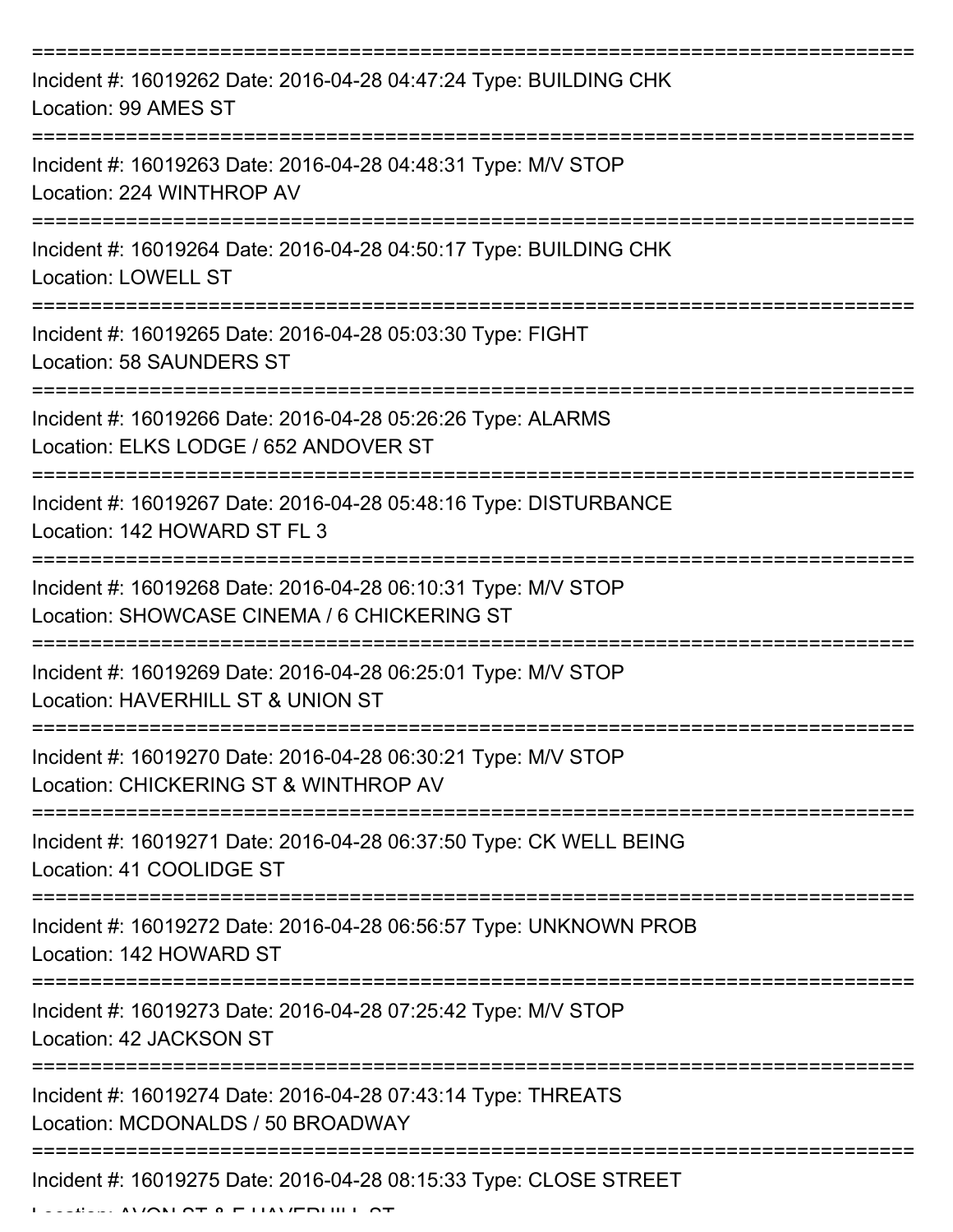| Incident #: 16019276 Date: 2016-04-28 08:18:01 Type: LOST PROPERTY<br>Location: 178 PHILLIPS ST #3                |
|-------------------------------------------------------------------------------------------------------------------|
| Incident #: 16019277 Date: 2016-04-28 08:52:41 Type: CK WELL BEING<br>Location: WEATHERBEE SCHOOL / 2 KINGSTON ST |
| Incident #: 16019279 Date: 2016-04-28 09:09:46 Type: LARCENY/PAST<br>Location: 515 ANDOVER ST                     |
| Incident #: 16019278 Date: 2016-04-28 09:10:39 Type: INVESTIGATION<br>Location: 48 OLIVE AV                       |
| Incident #: 16019280 Date: 2016-04-28 09:15:35 Type: WARRANT SERVE<br>Location: 317 LOWELL ST                     |
| Incident #: 16019282 Date: 2016-04-28 09:32:35 Type: MISSING PERS<br>Location: 18 HOLTON ST                       |
| Incident #: 16019281 Date: 2016-04-28 09:32:41 Type: DRUG VIO<br>Location: 98 FARNHAM ST                          |
| Incident #: 16019283 Date: 2016-04-28 09:39:17 Type: ALARM/BURG<br>Location: 12 STEVENS ST #B                     |
| Incident #: 16019284 Date: 2016-04-28 09:45:43 Type: INVESTIGATION<br>Location: 90 LOWELL ST                      |
| Incident #: 16019285 Date: 2016-04-28 09:47:20 Type: FRAUD<br>Location: 90 LOWELL ST                              |
| Incident #: 16019286 Date: 2016-04-28 09:48:19 Type: INVESTIGATION<br>Location: 90 LOWELL ST                      |
| Incident #: 16019287 Date: 2016-04-28 09:54:32 Type: INVESTIGATION<br>Location: 70 N PARISH RD                    |
| Incident #: 16019288 Date: 2016-04-28 09:58:12 Type: M/V STOP<br>Location: PARKER ST & SPRINGFIELD ST             |
| Incident #: 16019289 Date: 2016-04-28 10:06:38 Type: TRESPASSING                                                  |

Location: 01 CLIMMAED CT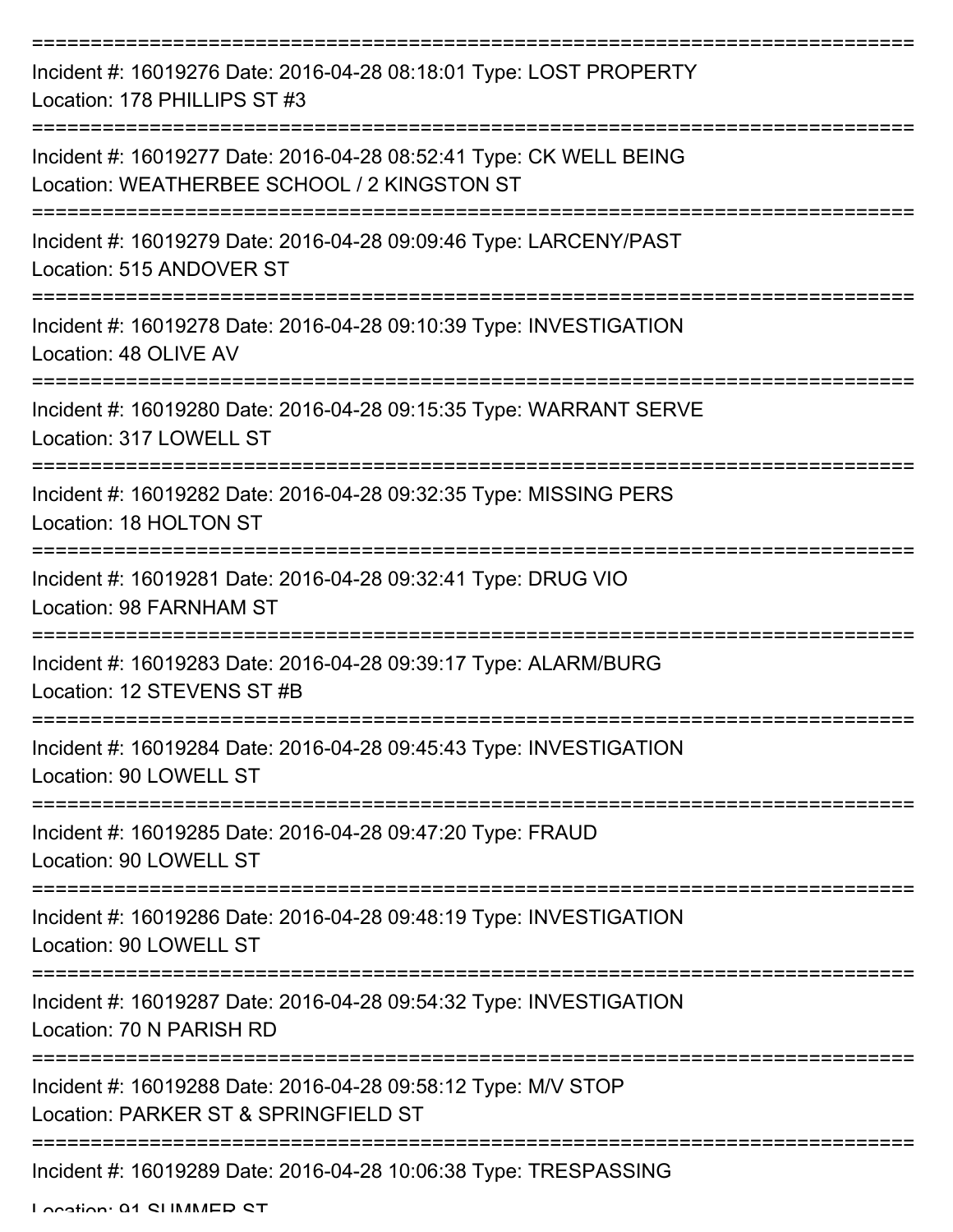| Incident #: 16019290 Date: 2016-04-28 10:22:56 Type: ALARM/BURG<br>Location: 35 CHICKERING ST                                   |
|---------------------------------------------------------------------------------------------------------------------------------|
| Incident #: 16019291 Date: 2016-04-28 10:33:13 Type: DOMESTIC/PAST<br>Location: 61 FRANKLIN ST FL 2ND                           |
| Incident #: 16019292 Date: 2016-04-28 10:45:49 Type: PARK & WALK<br>Location: BRADFORD ST & BROADWAY                            |
| Incident #: 16019293 Date: 2016-04-28 10:47:11 Type: DISTURBANCE<br>Location: JOSE AUTO BROKERS / 27 MANCHESTER ST              |
| Incident #: 16019294 Date: 2016-04-28 11:05:00 Type: M/V STOP<br>Location: 44 SANBORN ST                                        |
| Incident #: 16019295 Date: 2016-04-28 11:09:31 Type: M/V STOP<br>Location: 54 PHILLIPS ST                                       |
| Incident #: 16019296 Date: 2016-04-28 11:24:20 Type: SUS PERS/MV<br>Location: 77 GROTON ST                                      |
| -------------------<br>Incident #: 16019297 Date: 2016-04-28 11:25:43 Type: SUS PERS/MV<br>Location: BROADWAY & LOWELL ST       |
| ==============<br>Incident #: 16019298 Date: 2016-04-28 11:27:52 Type: M/V STOP<br>Location: 181 FARNHAM ST                     |
| Incident #: 16019299 Date: 2016-04-28 11:34:22 Type: M/V STOP<br>Location: 55 WINTHROP AV                                       |
| Incident #: 16019300 Date: 2016-04-28 11:37:01 Type: AUTO ACC/NO PI<br>Location: 94 PARK ST                                     |
| :=================================<br>Incident #: 16019301 Date: 2016-04-28 11:37:52 Type: INVEST CONT<br>Location: 61 FRANKLIN |
| Incident #: 16019302 Date: 2016-04-28 11:42:01 Type: NOTIFICATION<br>Location: 700 HAVERHILL ST                                 |
| Incident #: 16019303 Date: 2016-04-28 11:44:40 Type: M/V STOP<br><b>Location: 35 CHICKERING ST</b>                              |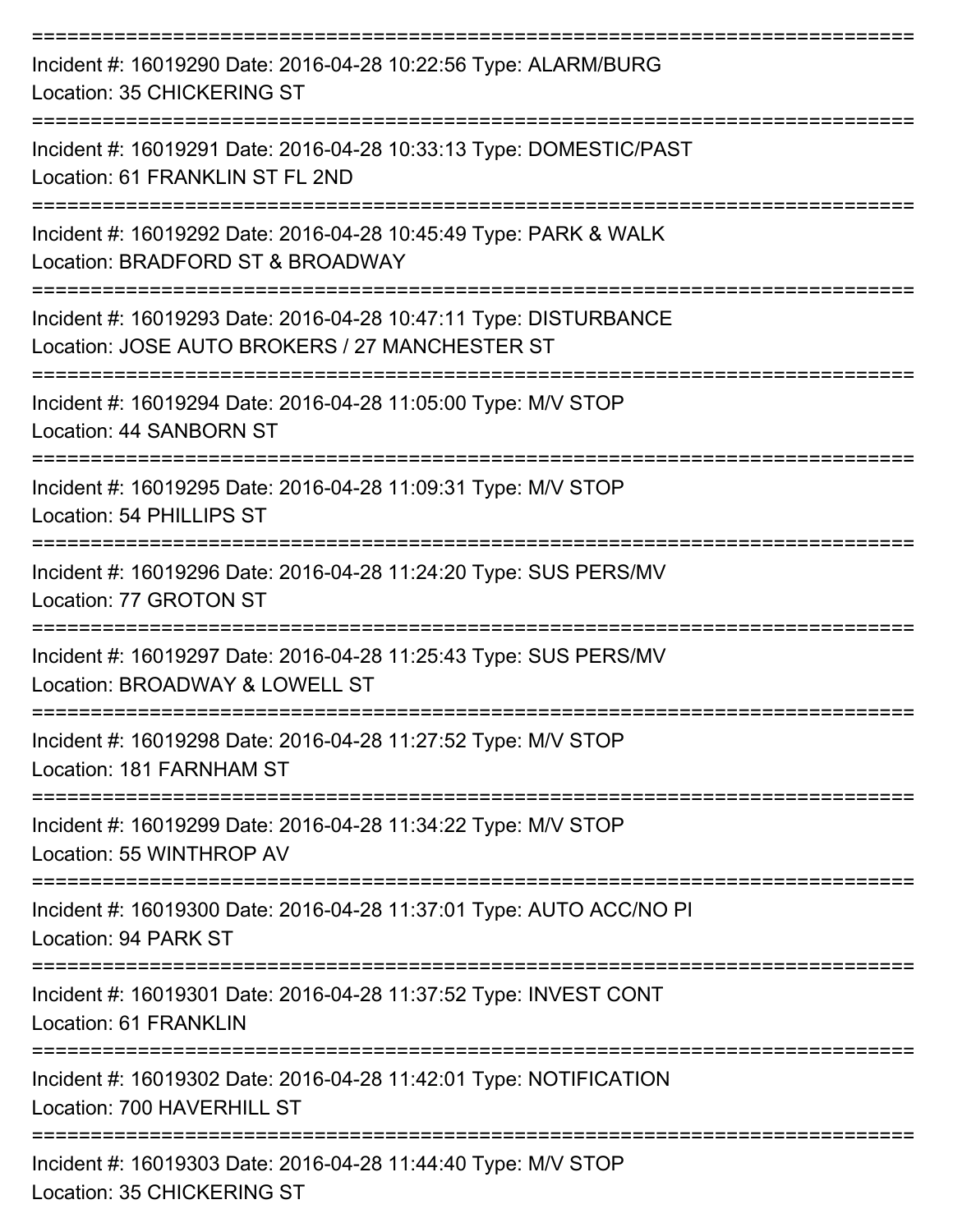| Incident #: 16019304 Date: 2016-04-28 11:47:13 Type: M/V STOP<br>Location: CANAL ST & UNION ST                               |
|------------------------------------------------------------------------------------------------------------------------------|
| Incident #: 16019305 Date: 2016-04-28 11:51:21 Type: B&E/MV/PAST<br>Location: 82-84 MARGIN ST                                |
| Incident #: 16019306 Date: 2016-04-28 11:56:02 Type: GENERAL SERV<br>Location: 71 N PARISH RD                                |
| Incident #: 16019307 Date: 2016-04-28 11:57:04 Type: COURT DOC SERVE<br>Location: 317 LOWELL ST                              |
| Incident #: 16019308 Date: 2016-04-28 12:05:33 Type: TOW OF M/V<br>Location: 54 CHANDLER ST                                  |
| Incident #: 16019309 Date: 2016-04-28 12:08:21 Type: MISSING PERS<br><b>Location: 179 ARLINGTON ST</b>                       |
| Incident #: 16019310 Date: 2016-04-28 12:13:30 Type: CK WELL BEING<br>Location: 52 EXCHANGE ST                               |
| Incident #: 16019311 Date: 2016-04-28 12:22:00 Type: SUS PERS/MV<br>Location: 9 BROADWAY                                     |
| Incident #: 16019312 Date: 2016-04-28 12:27:55 Type: THREATS<br>Location: 50 PARK ST                                         |
| Incident #: 16019313 Date: 2016-04-28 12:36:22 Type: M/V STOP<br>Location: 237 ESSEX ST                                      |
| Incident #: 16019314 Date: 2016-04-28 12:43:42 Type: CK WELL BEING<br>Location: SOUTH LAWRENCE EAST SCHOOL / 165 CRAWFORD ST |
| Incident #: 16019315 Date: 2016-04-28 12:46:23 Type: SUS PERS/MV<br>Location: 205 BROADWAY                                   |
| Incident #: 16019316 Date: 2016-04-28 12:47:33 Type: AUTO ACC/NO PI<br>Location: 181 JACKSON ST                              |
| Incident #: 16019317 Date: 2016-04-28 12:49:50 Type: SUICIDE ATTEMPT<br>Location: 113 BEACON AV #A                           |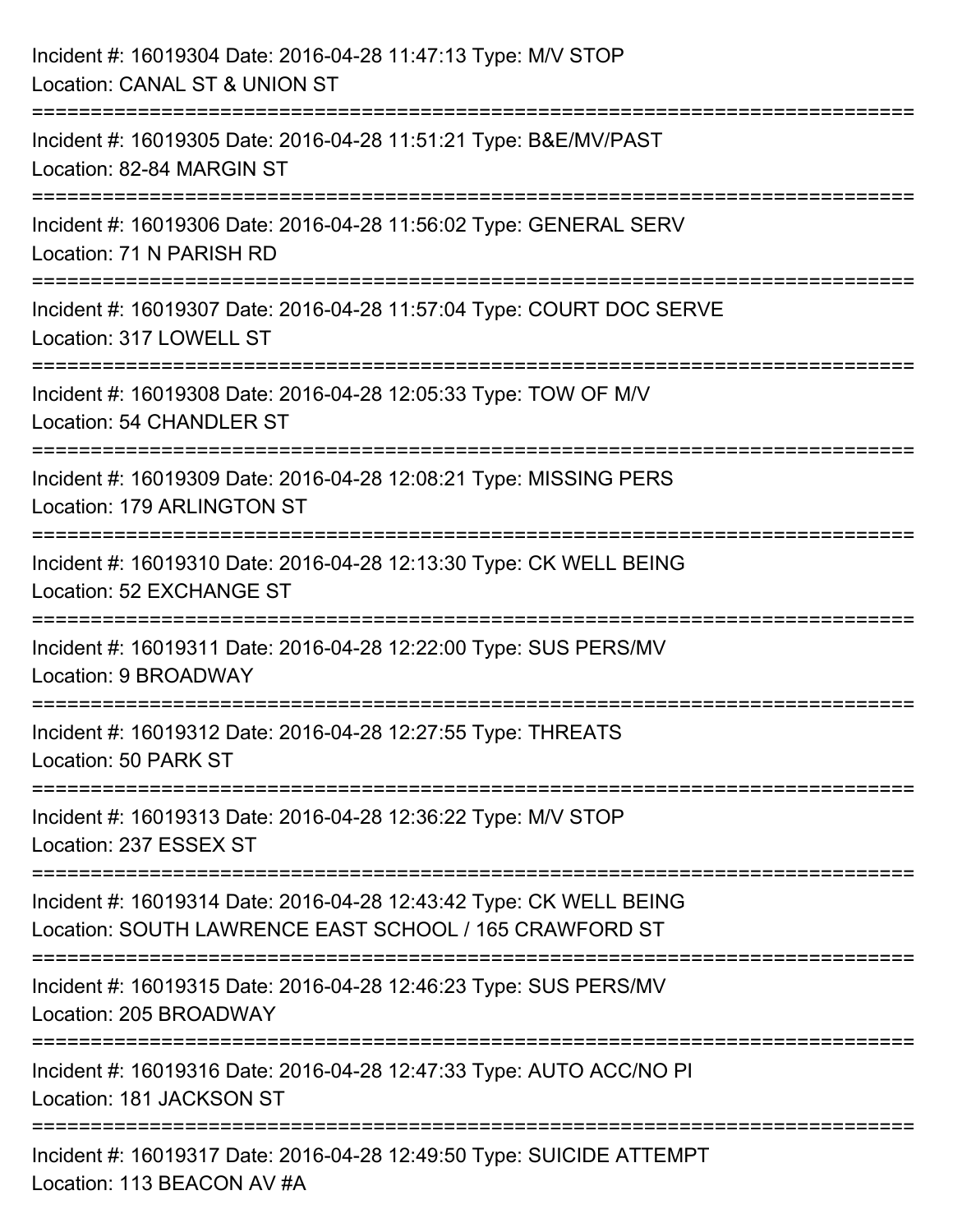| Incident #: 16019318 Date: 2016-04-28 12:59:22 Type: M/V STOP<br>Location: 572 HAVERHILL ST                              |
|--------------------------------------------------------------------------------------------------------------------------|
| :===================<br>Incident #: 16019319 Date: 2016-04-28 13:23:50 Type: DISTURBANCE<br>Location: 232 WALNUT ST #2ND |
| Incident #: 16019320 Date: 2016-04-28 13:31:15 Type: M/V STOP<br>Location: 60 SALEM ST                                   |
| Incident #: 16019321 Date: 2016-04-28 13:36:13 Type: DISTURBANCE<br>Location: PARTHUM SCHOOL / 255 E HAVERHILL ST        |
| Incident #: 16019322 Date: 2016-04-28 13:40:11 Type: M/V STOP<br>Location: BAILEY ST & OSGOOD ST                         |
| Incident #: 16019323 Date: 2016-04-28 13:46:42 Type: AUTO ACC/NO PI<br>Location: 252 WATER ST                            |
| Incident #: 16019324 Date: 2016-04-28 13:50:27 Type: A&B PAST<br>Location: 70 N PARISH RD                                |
| Incident #: 16019325 Date: 2016-04-28 13:55:04 Type: M/V STOP<br>Location: 466 MT VERNON ST                              |
| Incident #: 16019326 Date: 2016-04-28 13:57:36 Type: AUTO ACC/UNK PI<br>Location: MASON ST & WATER ST                    |
| Incident #: 16019327 Date: 2016-04-28 13:58:06 Type: SUS PERS/MV<br>Location: S UNION ST & SALEM ST                      |
| Incident #: 16019328 Date: 2016-04-28 13:59:02 Type: NOISE ORD<br>Location: 8 WARREN ST                                  |
| Incident #: 16019330 Date: 2016-04-28 14:07:36 Type: UNWANTEDGUEST<br><b>Location: 255 MERRIMACK ST</b>                  |
| Incident #: 16019329 Date: 2016-04-28 14:08:26 Type: DRUG VIO<br>Location: 60 SARGENT ST                                 |
| Incident #: 16019331 Date: 2016-04-28 14:12:00 Type: M/V STOP<br>Location: COMMON ST & LAWRENCE ST                       |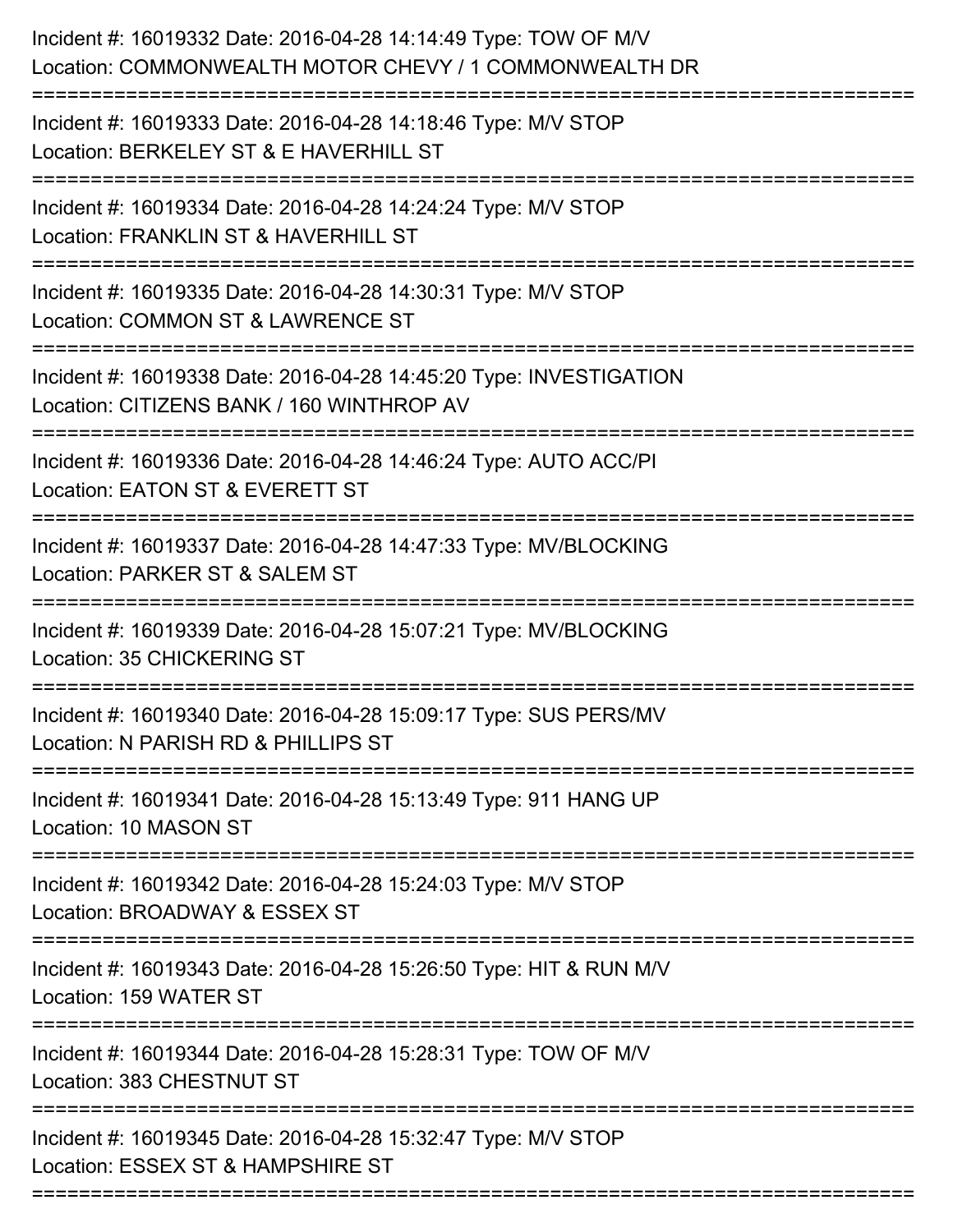Location: 16 MELROSE ST

| Incident #: 16019347 Date: 2016-04-28 15:41:16 Type: DISTURBANCE<br>Location: 17 HOBSON ST FL 1ST                                      |
|----------------------------------------------------------------------------------------------------------------------------------------|
| Incident #: 16019348 Date: 2016-04-28 15:45:03 Type: MEDIC SUPPORT<br>Location: 34 HAVERHILL ST                                        |
| Incident #: 16019349 Date: 2016-04-28 15:51:25 Type: AUTO ACC/PI<br>Location: AMES ST & ESSEX ST                                       |
| Incident #: 16019350 Date: 2016-04-28 16:11:12 Type: SUS PERS/MV<br>Location: PILGRIM RD                                               |
| Incident #: 16019351 Date: 2016-04-28 16:15:11 Type: MAL DAMAGE<br>Location: 20 RHINE ST                                               |
| ===============================<br>Incident #: 16019352 Date: 2016-04-28 16:26:44 Type: CK WELL BEING<br>Location: 1 TREMONT ST FL 2ND |
| Incident #: 16019353 Date: 2016-04-28 16:36:10 Type: HIT & RUN M/V<br>Location: CROSBY ST & S BROADWAY                                 |
| Incident #: 16019354 Date: 2016-04-28 16:42:07 Type: M/V STOP<br>Location: BROADWAY & CONCORD ST                                       |
| Incident #: 16019355 Date: 2016-04-28 16:44:11 Type: CK WELL BEING<br>Location: LOWELL ST & OXFORD ST                                  |
| Incident #: 16019356 Date: 2016-04-28 16:45:56 Type: UNWANTEDGUEST<br>Location: 128 BOXFORD ST                                         |
| Incident #: 16019357 Date: 2016-04-28 16:58:34 Type: INVEST CONT<br>Location: 52 HOWARD ST                                             |
| Incident #: 16019358 Date: 2016-04-28 17:24:01 Type: M/V STOP<br>Location: MARKET ST & PARKER ST                                       |
| Incident #: 16019359 Date: 2016-04-28 17:31:15 Type: M/V STOP<br>Location: LORING ST & SHAWSHEEN RD                                    |
|                                                                                                                                        |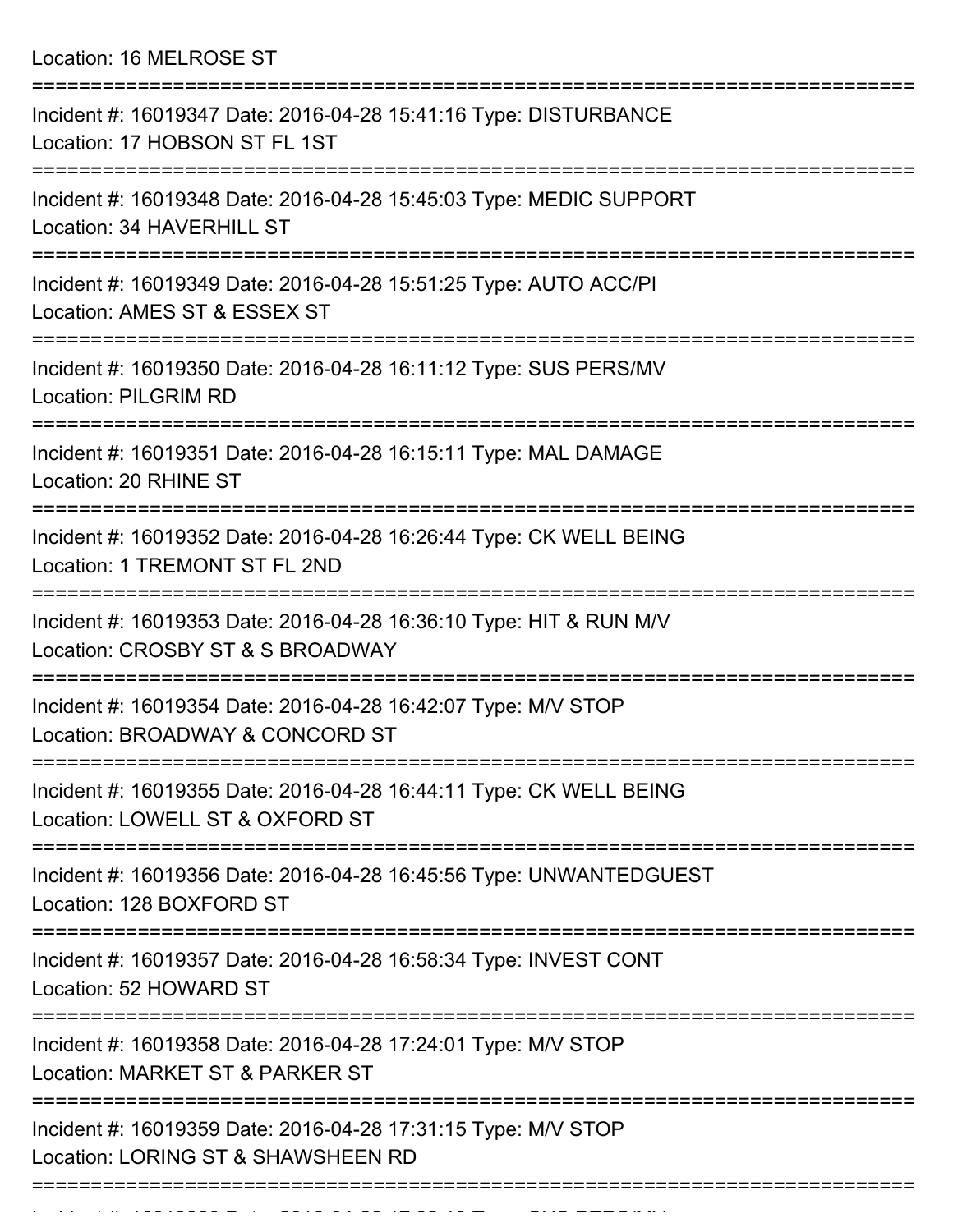| Incident #: 16019361 Date: 2016-04-28 17:37:30 Type: INVESTIGATION<br>Location: 90 LOWELL ST                |
|-------------------------------------------------------------------------------------------------------------|
| Incident #: 16019362 Date: 2016-04-28 17:40:29 Type: M/V STOP<br>Location: PHILLIPS ST & WINTHROP AV        |
| Incident #: 16019363 Date: 2016-04-28 17:41:26 Type: DRUG VIO<br>Location: GROVE ST & HIGH ST               |
| Incident #: 16019364 Date: 2016-04-28 17:42:12 Type: SUS PERS/MV<br>Location: 249 FERRY ST                  |
| Incident #: 16019365 Date: 2016-04-28 17:46:02 Type: TRESPASSING<br>Location: 6 E HAVERHILL ST              |
| Incident #: 16019366 Date: 2016-04-28 17:46:12 Type: TOW OF M/V<br>Location: 270 CANAL ST                   |
| Incident #: 16019367 Date: 2016-04-28 17:57:00 Type: ANIMAL COMPL<br>Location: ABBOTT ST & FOSTER ST        |
| Incident #: 16019368 Date: 2016-04-28 18:06:25 Type: UNWANTEDGUEST<br>Location: 70 BOWDOIN ST               |
| Incident #: 16019369 Date: 2016-04-28 18:07:30 Type: SUS PERS/MV<br>Location: 100 ALLSTON ST                |
| Incident #: 16019370 Date: 2016-04-28 18:11:48 Type: SUS PERS/MV<br>Location: 250 FARNHAM ST FL 1           |
| Incident #: 16019371 Date: 2016-04-28 18:20:46 Type: INVEST CONT<br>Location: 12 BEACONSFIELD ST            |
| Incident #: 16019373 Date: 2016-04-28 18:51:56 Type: ALARM/BURG<br>Location: VECINA BEAUTY / 4 HAMPSHIRE ST |
| Incident #: 16019372 Date: 2016-04-28 18:52:15 Type: 209A/SERVE<br>Location: 478 RIVERSIDE DR               |
|                                                                                                             |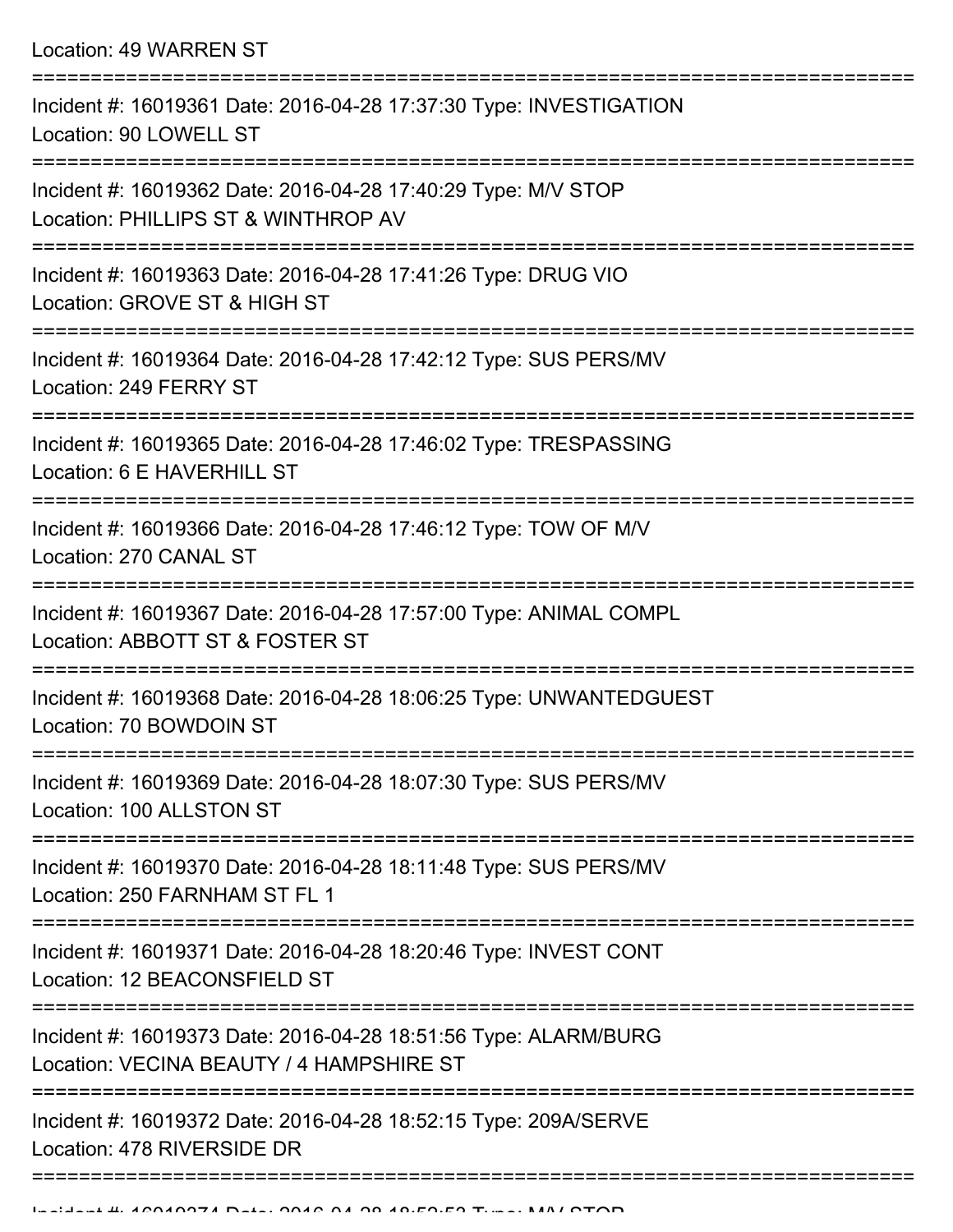| Location: LAWRENCE ST & MYRTLE ST                                                                                                                                                                                                                                                                                                                                                   |
|-------------------------------------------------------------------------------------------------------------------------------------------------------------------------------------------------------------------------------------------------------------------------------------------------------------------------------------------------------------------------------------|
| Incident #: 16019375 Date: 2016-04-28 19:02:08 Type: INVEST CONT<br>Location: 20D ALLSTON ST                                                                                                                                                                                                                                                                                        |
| Incident #: 16019376 Date: 2016-04-28 19:05:26 Type: DISTURBANCE<br>Location: 170 SPRUCE ST #C                                                                                                                                                                                                                                                                                      |
| Incident #: 16019377 Date: 2016-04-28 19:12:22 Type: 209A/SERVE<br>Location: 101 GREENWOOD ST<br>:=========================                                                                                                                                                                                                                                                         |
| Incident #: 16019378 Date: 2016-04-28 19:15:45 Type: THREATS<br>Location: 248 BROADWAY #402                                                                                                                                                                                                                                                                                         |
| Incident #: 16019379 Date: 2016-04-28 19:20:13 Type: ANIMAL COMPL<br><b>Location: MILTON ST</b>                                                                                                                                                                                                                                                                                     |
| =============================<br>Incident #: 16019380 Date: 2016-04-28 19:23:26 Type: A&B PAST<br>Location: BROADWAY & HAVERHILL ST                                                                                                                                                                                                                                                 |
| Incident #: 16019381 Date: 2016-04-28 19:27:18 Type: COURT DOC SERVE<br>Location: 109 WACHUSETTS AV                                                                                                                                                                                                                                                                                 |
| Incident #: 16019382 Date: 2016-04-28 19:27:26 Type: ALARM/BURG<br>Location: ENTERPRISE BANK / 290 MERRIMACK ST #102                                                                                                                                                                                                                                                                |
| Incident #: 16019383 Date: 2016-04-28 19:27:50 Type: 911 HANG UP<br>Location: 145 HIGH ST                                                                                                                                                                                                                                                                                           |
| Incident #: 16019384 Date: 2016-04-28 19:32:32 Type: DISTURBANCE<br>Location: 170 SPRUCE ST #C                                                                                                                                                                                                                                                                                      |
| ------------------------<br>Incident #: 16019385 Date: 2016-04-28 19:39:39 Type: 209A/SERVE<br>Location: 35 SWAN ST                                                                                                                                                                                                                                                                 |
| ======================<br>Incident #: 16019386 Date: 2016-04-28 19:49:25 Type: NOISE ORD<br>Location: HAFFNERS GAS STATION / PARKER                                                                                                                                                                                                                                                 |
| Incident #: 16019387 Date: 2016-04-28 19:54:45 Type: 209A/SERVE<br>Location: 364 ANDOVER ST                                                                                                                                                                                                                                                                                         |
| ${{\mathsf{L}}}_{\alpha}$ and ${{\mathsf{L}}}_{\alpha}$ and ${{\mathsf{L}}}_{\alpha}$ and ${{\mathsf{L}}}_{\alpha}$ and ${{\mathsf{L}}}_{\alpha}$ and ${{\mathsf{L}}}_{\alpha}$ and ${{\mathsf{L}}}_{\alpha}$ and ${{\mathsf{L}}}_{\alpha}$ and ${{\mathsf{L}}}_{\alpha}$ and ${{\mathsf{L}}}_{\alpha}$ and ${{\mathsf{L}}}_{\alpha}$ and ${{\mathsf{L}}}_{\alpha}$ and ${{\mathsf$ |

Incident #: 16019388 Date: 2016-04-28 19:56:16 Type: FIRE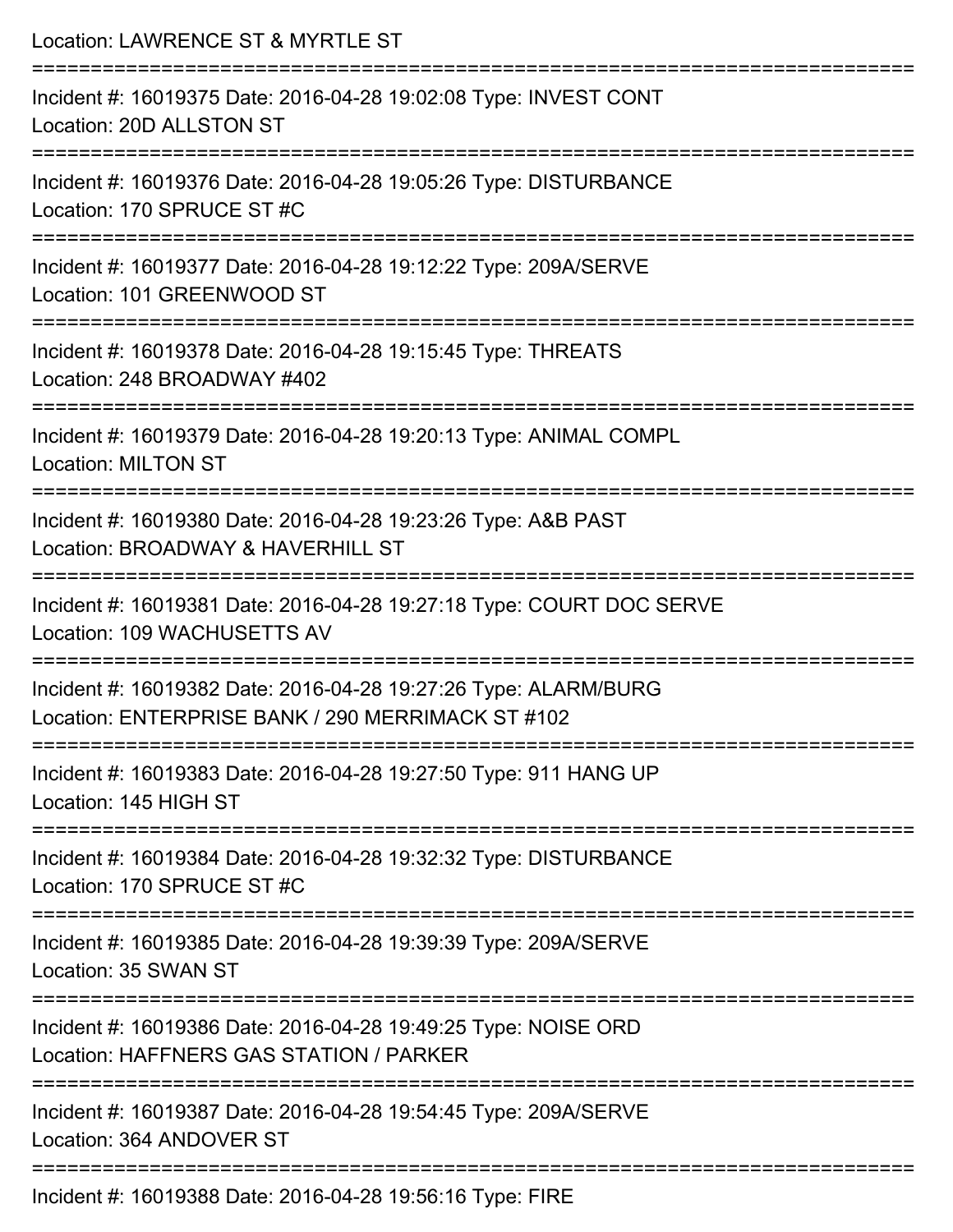| Incident #: 16019389 Date: 2016-04-28 19:59:34 Type: M/V STOP<br>Location: MARKET ST & SALEM ST                                        |
|----------------------------------------------------------------------------------------------------------------------------------------|
| Incident #: 16019390 Date: 2016-04-28 20:02:30 Type: DOMESTIC/PROG<br>Location: 14 EXETER ST                                           |
| Incident #: 16019391 Date: 2016-04-28 20:05:34 Type: ALARM/BURG<br>Location: COMM DAY CARE / 190 HAMPSHIRE ST<br>:==================== |
| Incident #: 16019392 Date: 2016-04-28 20:16:15 Type: DISTURBANCE<br>Location: KINGSTON ST & NEWTON ST                                  |
| Incident #: 16019393 Date: 2016-04-28 20:17:52 Type: MEDIC SUPPORT<br>Location: 25 DUNSTABLE ST                                        |
| Incident #: 16019394 Date: 2016-04-28 20:26:06 Type: SUS PERS/MV<br>Location: 32 BOYD ST                                               |
| Incident #: 16019395 Date: 2016-04-28 20:27:23 Type: GENERAL SERV<br><b>Location: 290 MERRIMACK ST</b>                                 |
| Incident #: 16019396 Date: 2016-04-28 20:28:23 Type: LARCENY/PAST<br>Location: 386 SALEM ST FL 1                                       |
| Incident #: 16019397 Date: 2016-04-28 20:36:22 Type: NOISE ORD<br>Location: 108 GREENWOOD ST FL 1                                      |
| Incident #: 16019398 Date: 2016-04-28 20:37:13 Type: ALARM/BURG<br>Location: COLONY FOODS / 439 HAVERHILL ST                           |
| Incident #: 16019399 Date: 2016-04-28 20:38:22 Type: A&B PAST<br>Location: 59 TREMONT ST #104                                          |
| Incident #: 16019400 Date: 2016-04-28 20:41:43 Type: UNWANTEDGUEST<br>Location: 360 BROADWAY                                           |
| Incident #: 16019401 Date: 2016-04-28 21:26:31 Type: SUS PERS/MV<br>Location: 191 PARK ST                                              |
| Incident #: 16019402 Date: 2016-04-28 21:47:24 Type: SUS PERS/MV                                                                       |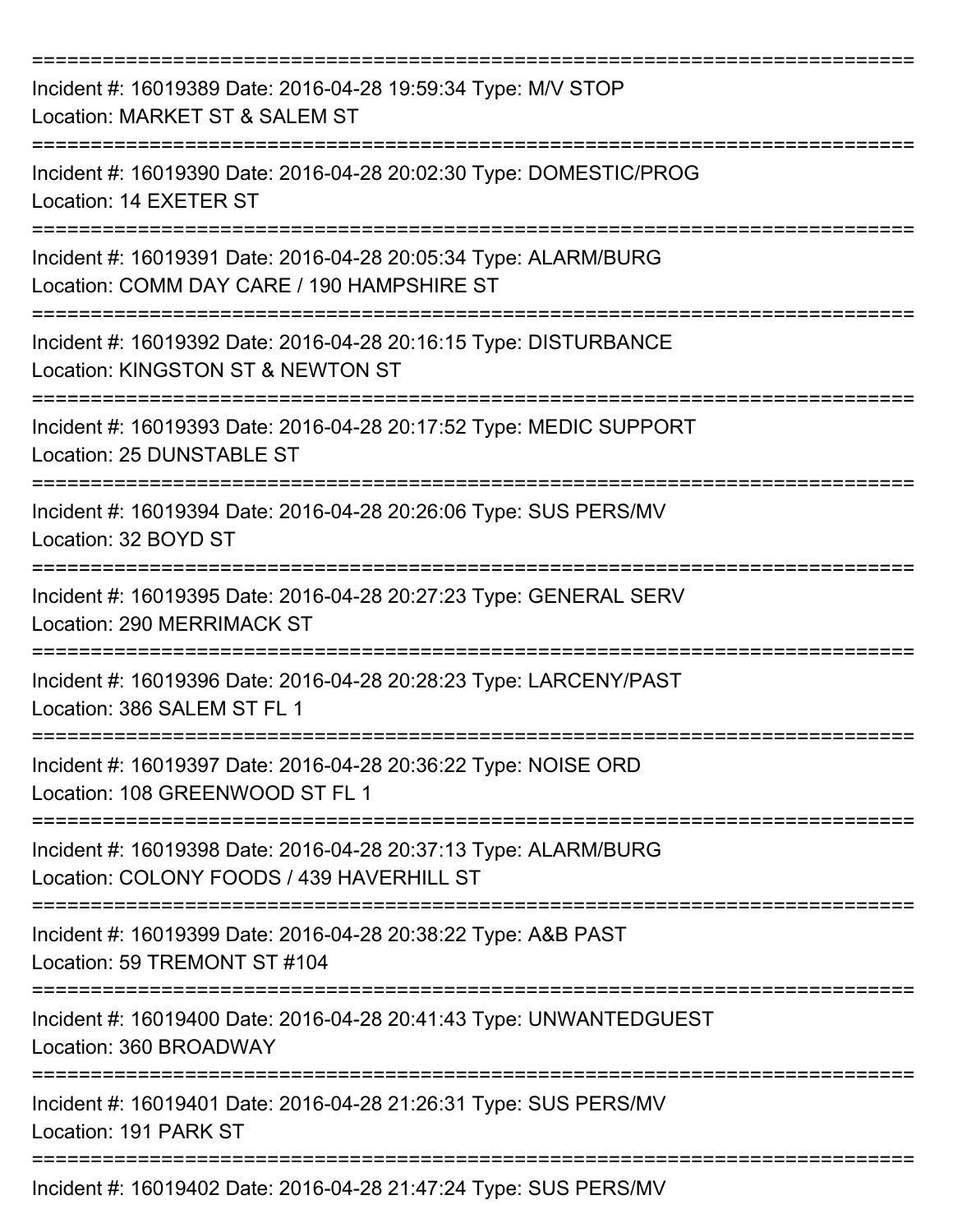| Incident #: 16019403 Date: 2016-04-28 21:57:36 Type: GENERAL SERV<br>Location: 29 MARLBORO ST                    |
|------------------------------------------------------------------------------------------------------------------|
| Incident #: 16019404 Date: 2016-04-28 22:02:52 Type: M/V STOP<br>Location: BROADWAY AV & WEST ST                 |
| Incident #: 16019405 Date: 2016-04-28 22:10:51 Type: ROBBERY ARMED<br>Location: SAMS STORE / 208 S BROADWAY      |
| Incident #: 16019406 Date: 2016-04-28 22:12:03 Type: 209A/SERVE<br>Location: 478 RIVERSIDE DR                    |
| Incident #: 16019407 Date: 2016-04-28 22:19:14 Type: MAL DAMAGE<br>Location: 123 BROOKFIELD ST FL 1              |
| Incident #: 16019408 Date: 2016-04-28 22:24:08 Type: DOMESTIC/PROG<br>Location: 89 NEWTON ST                     |
| Incident #: 16019409 Date: 2016-04-28 22:34:22 Type: HIT & RUN M/V<br>Location: 352 HAVERHILL ST                 |
| Incident #: 16019410 Date: 2016-04-28 22:36:20 Type: ALARM/BURG<br>Location: 7 MT AUBURN ST                      |
| Incident #: 16019411 Date: 2016-04-28 22:46:06 Type: SUS PERS/MV<br>Location: 12 HOBSON ST                       |
| Incident #: 16019412 Date: 2016-04-28 22:53:18 Type: ALARM/BURG<br>Location: PARTHUM / 258 E HAVERHILL ST        |
| Incident #: 16019413 Date: 2016-04-28 23:11:38 Type: A&B D/W/ PROG<br>Location: 144 S UNION ST                   |
| Incident #: 16019414 Date: 2016-04-28 23:18:12 Type: MEDIC SUPPORT<br>Location: 57 SARGENT ST FL 2               |
| Incident #: 16019415 Date: 2016-04-28 23:27:37 Type: INVEST CONT<br>Location: JACKSON LUMBER CO. / 215 MARKET ST |
| Incident #: 16019416 Date: 2016-04-28 23:36:55 Type: NOISE ORD                                                   |